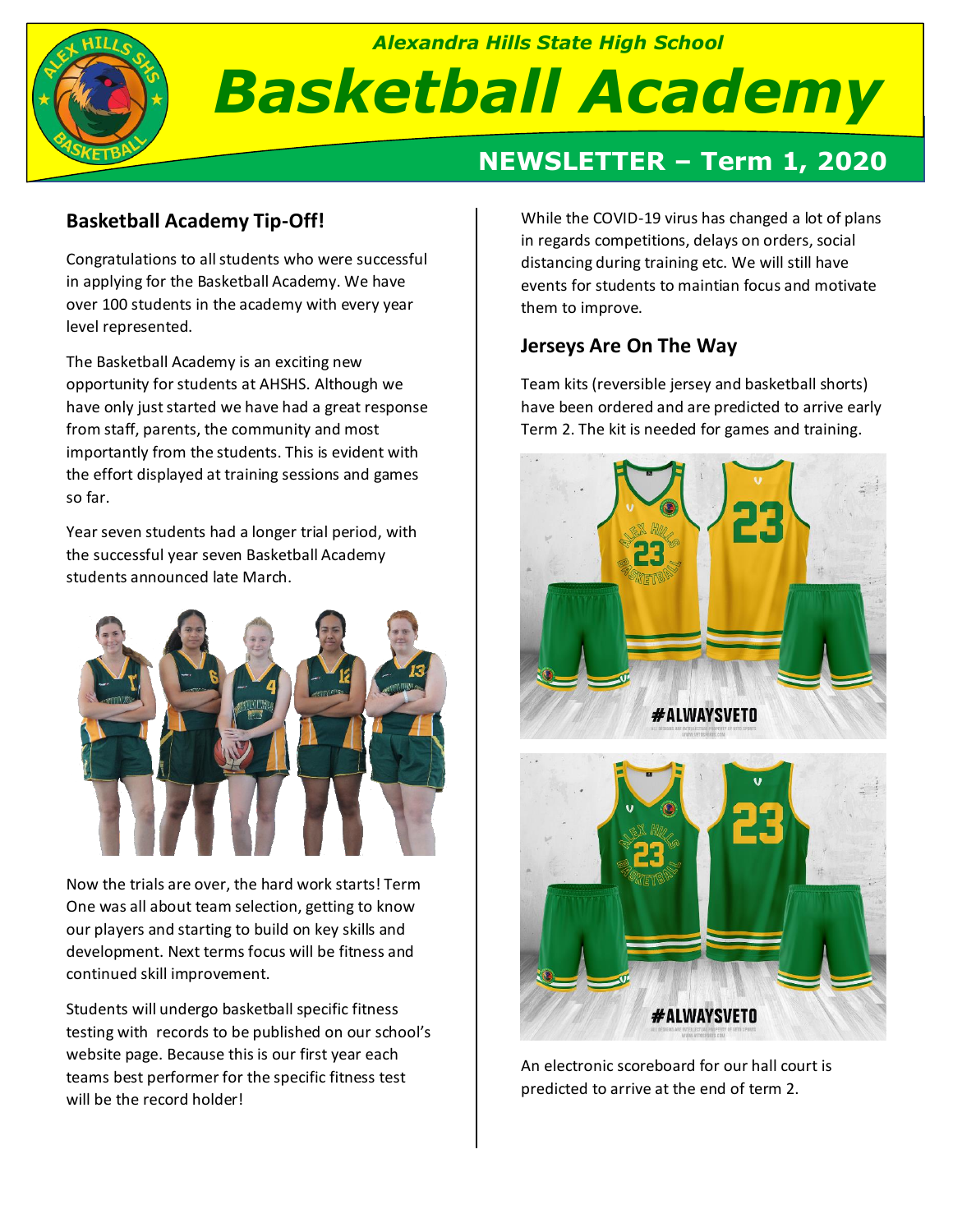

# **Competitions Update**

Due to COVID-19, interschool competitions have been cancelled. However, at present the QLD Basketball Schools Champoinships is still planning to go ahead. This competition is held in September and October. We have



entered six teams three male and three female teams in the open, junior and middle school divisions. This competition is the top level Basketball QLD has to offer. Our major event for the year!

The 'AHSHS Basketball Academy Festival' is another event students can look forward to. With competitions in the skills challenge, three point shoot-out, the ulitmate elimination and teachers vs students game. All students will have the opportunity to show off their skills to the rest of the school and claim a prize!

# **Online Basketball Drills & Prizes**



Check out the Basketball Academy drills available online via the Blackboard platform. It's a great way to stay motivated and continue your training from home.

There's weekly fitness tasks, including demonstration videos, for Introductory (Year 7), Junior (Years 8-9) and Senior (Years 10-12).

We have prizes to give away to the top female and male student. Each week a new challenge will be uploaded. This can be found in the 'Weekly Challenge Information' tab on the left. In order to be eligible for the prize you need to write your score (depending on the challenge) in the Blackboard Discussion Board each Sunday by 5pm.

# **NEWSLETTER – Term 1, 2020**

We have also posted links to a number of female and male college basketball games in America.These games have been selected because of the skills, determination and effort displayed throughout the game. It would be a great idea to watch a particular player who plays the same position as you. Watch what they do with the ball and without the ball, where are they on offense and defense.

#### **Brisbane Bullets Coaching Clinic**

Last December, we were fortunate enough to have the Brisbane Bullets Coaching Clinic attend our school. Jeremy Kendle held training clinics for students



in years 7 , 8 and 9. The basic fundamentals of basketball were taught in a fun, supportive environment. Students also participated in shooting competitions during the lunch break. All participants were given a 'Brisbane Bullets Showbag' at the end of their session. This was a great way to promote the Basketball Academy within our school. We would like to thank Jeremy and the Brisbane Bullets for their support.

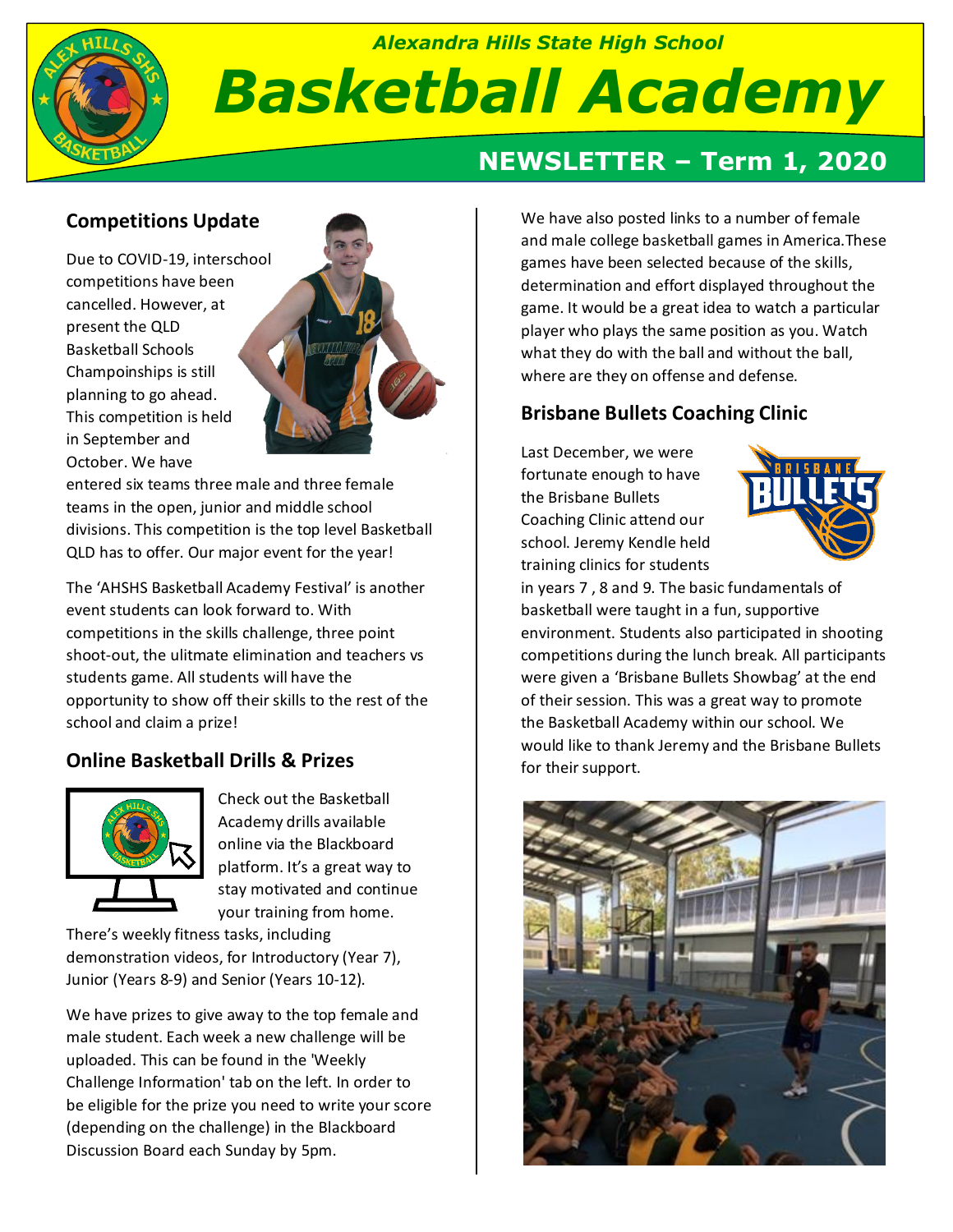

# **NEWSLETTER – Term 1, 2020**

### **Meet the Coaches**



**Mr Powell** - Academy Coordinator

Coaching - Year 7 Boys, Year 8 Boys, Open Boys

Favourite Teams - Miami Heat, Brisbane Bullets



#### **Mr Compton-Myer**

Coaching - Year 7 Girls, Year 9 Boys, Open Girls

Favourite Teams - Houston Rockets, NZ Breakers



#### **Miss McKendry**

Coaching - Year 9 Girls

Favourite Team - LA Clippers, Melbourne Boomers



#### **Mrs Carmody**

Coaching - Year 8 Girls

Favourite Team - LA Lakers, Sydney Kings



#### **Mr Fitzpatrick**

Coaching – Year 10 Boys

Favourite Team - Chicago Bulls, Brisbane Bullets

# **Year 7 Team Reports**

In Year 7, there were 20 female students and 20 male students selected to represent AHSHS at the interschool GALA days. Having 20 students per

squad meant we could enter two teams into the competition.

The girl's competition was held at Brisbane Bayside College. They had some good results from day one. Coach Compton-Myer is very pleased with the girls' effort and is excited about the future of this team. Keep up the good work girls!

The year seven boys competition was held at Victoria Point State High School. Both teams were very successful with the A team winning all four games and the B team having three wins and one loss. The most pleasing aspect of our performance was the ability for students to play as a team.

# **Year 8 & 9 Team Reports**

For the year 8 and 9 students, the Basketball Academy hit the ground running straight away. Once students were selected, the interschool competition started.

The girl's teams started with some very close competition. Improvements are evident each week, with their commitment to trainings paying off.

The boy's teams also started well with the grade 9s recording a big win in their first game! The year 8s have also recorded some good wins in a very competitive competition.

In amongst the training sessions and games this term, these students were also given the opportunity to select their playing jersey number and uniform sizes. These will arrive early next term!

# **Year 10 & Open Team Reports**

The year 10 and open students have had a mixed start to the year. The girls team started their interschool competition straight after trials, whereas the boys have been training, waiting for their chance to play in competitions next term.